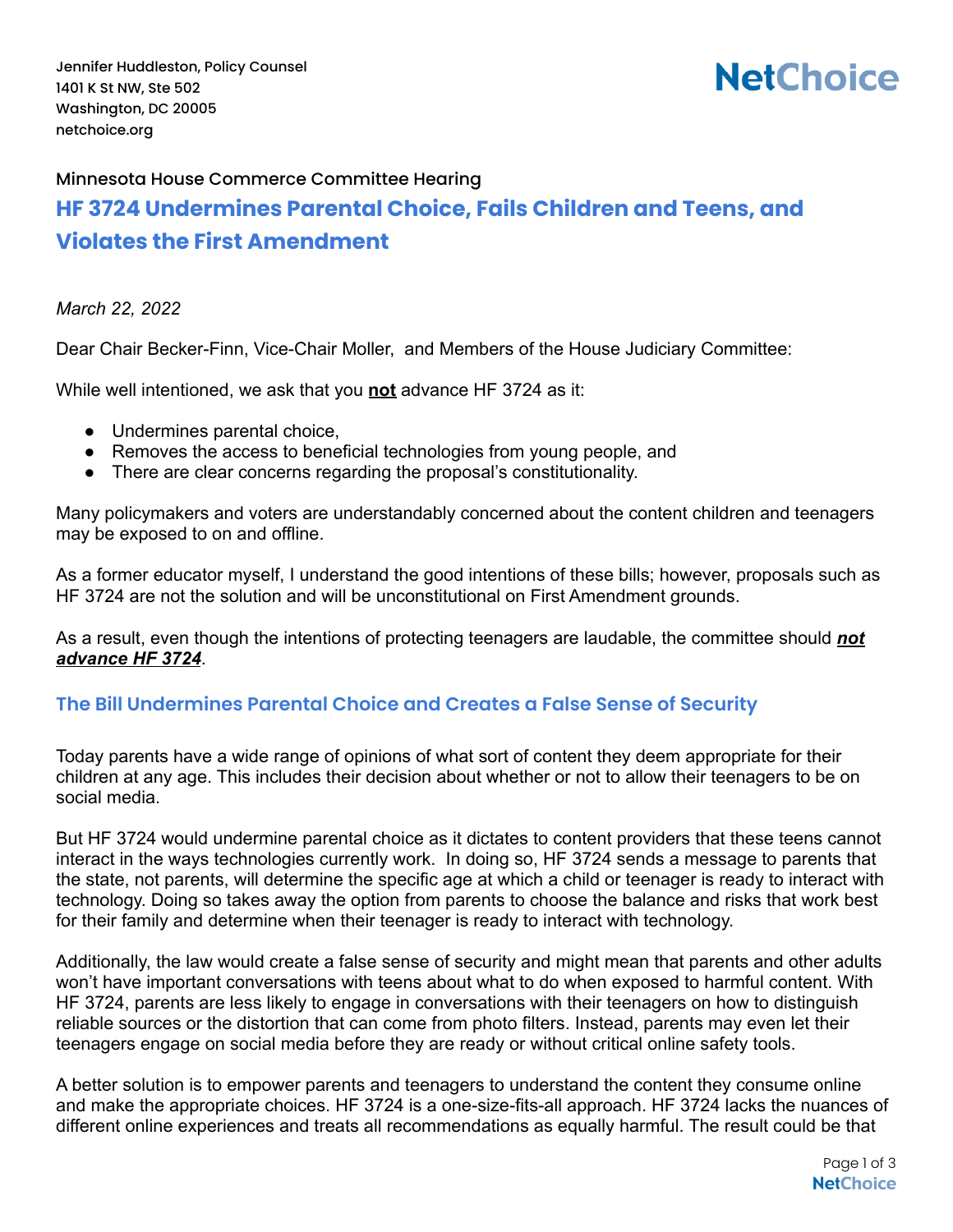parents are less likely to talk to their teenagers about the content they are consuming online and create more secretive behaviors around many devastating issues such as bullying, eating disorders, or depression.

### **The Bill Undermines Children and Teenager's Beneficial Usage of Technology and Requires More Data Collection**

Definitions of terms like "social media" used in the bill are incredibly broad and presume all recommendations are potentially harmful to young people. The results would have a negative impact on children and teenager's ability to use technology in beneficial ways. HF 3724, however, holds all uses of algorithms equal and so penalizes the good elements that can empower, encourage, and protect teens along with the bad.

But HF 3724 not only impacts those traditional social media platforms like Instagram or YouTube, it would potentially impact a far wider array of user generated content sites online including those that would be useful for research and education. For example, given that social media includes any website or app that "allows users to create, share, and view user-created content," this could include resources such as book review site GoodReads or even newspapers with comments sections. As a result, young people would be unable to receive recommendations done by algorithms that guide them to books based on their previous interests and reviews by similar readers. A newspaper might not be able to recommend further related news stories by algorithm to a student doing research if comments are attached.

Finally, while the goal of HF 3724 is to protect teenagers, it should be noted that it would actually require companies to collect *more* information about users under 18. It is unlikely that the proposal is technologically feasible in many cases, but even if it were, a company would have to know the age of the user and that they were located in Minnesota to then disable any algorithmic recommendations. In order to do so, information that might not otherwise be collected regarding age and location would be needed.

#### **The Bill Violates the First Amendment and Raises Dormant Commerce Clause Issues**

In many cases the proposal might not be technologically feasible and would result in undermining the safety features and SPAM filters that many of us rely on.

In *Sorrell v. IMS*, the Supreme Court ruled that information is speech and that a Vermont law could not prohibit the creation and dissemination of information including the selling of data to a database. Even more relevant here, multiple court cases have held that the distribution of speech, including by algorithms such as those used by search engines, are protected by the First Amendment. This proposal would result in the government restraining the distribution of speech by platforms and Minnesotans access to information. Thus, HF 3724 will be deemed by courts as a violation of the First Amendment.

And while the government is entitled to take reasonable steps to protect minors from harmful content that might otherwise be constitutionally protected, it may not do so in a way that is so broad it limits adults' access to legal content. In *Ashcroft v. ACLU*, the Supreme Court struck down a federal law that attempted to prevent the posting of content harmful to teenagers on the web due to such impact as well as the harm and chilling effect that the associated fines could have on legal protected speech. This bill will face similar challenges.

This proposal should be considered distinct from those proposals that require libraries and schools to have filters on computers or other connected devices through which children and teens access the